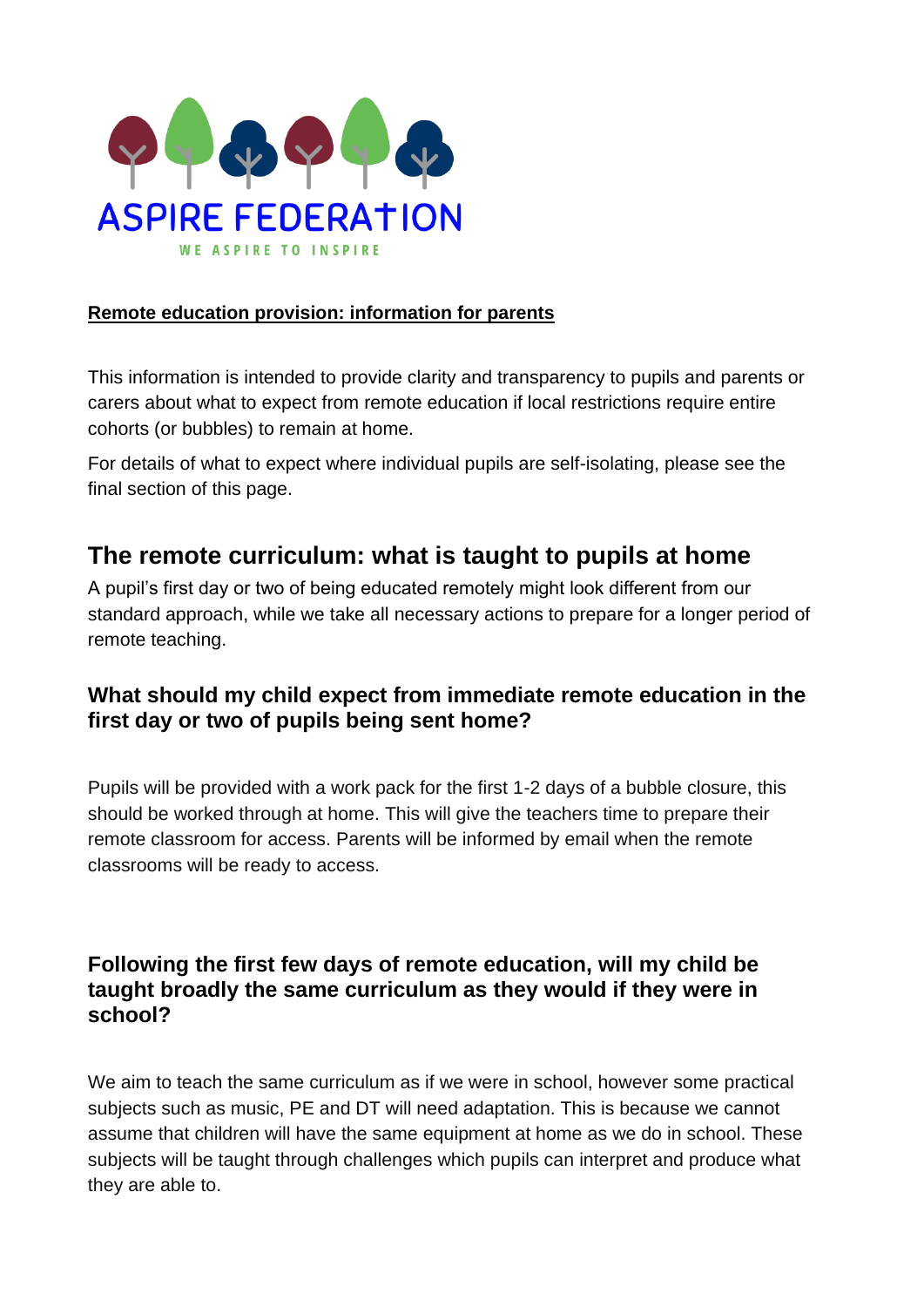# **Remote teaching and study time each day**

### **How long can I expect work set by the school to take my child each day?**

We expect that remote education (including remote teaching and independent work) will take pupils broadly the following number of hours each day:

| Primary school-aged pupils | Early years and key stage 1 - 3 hours           |
|----------------------------|-------------------------------------------------|
|                            | One hour maths activites                        |
|                            | One hour - English activities                   |
|                            | One hour - topic/ creative learning             |
|                            |                                                 |
|                            | Key stage 2 pupils - 4 hours                    |
|                            | One hour maths activties                        |
|                            | One hour - English activities                   |
|                            | Two hour - topic/ science/ creative<br>learning |

## **Accessing remote education**

#### **How will my child access any online remote education you are providing?**

We are using Google classroom to deliver remote education. Pupils need an internet connection. All have been issued with their google log in

### **If my child does not have digital or online access at home, how will you support them to access remote education?**

We recognise that some pupils may not have suitable online access at home. We take the following approaches to support those pupils to access remote education:

We have a limited number of DFE issued chrome books which can be lent to parents.

We will also send out work packs to children who cannot access the internet.

However during the first lockdown all pupils were able to access emailed work packs which would suggest that all have some form of internet access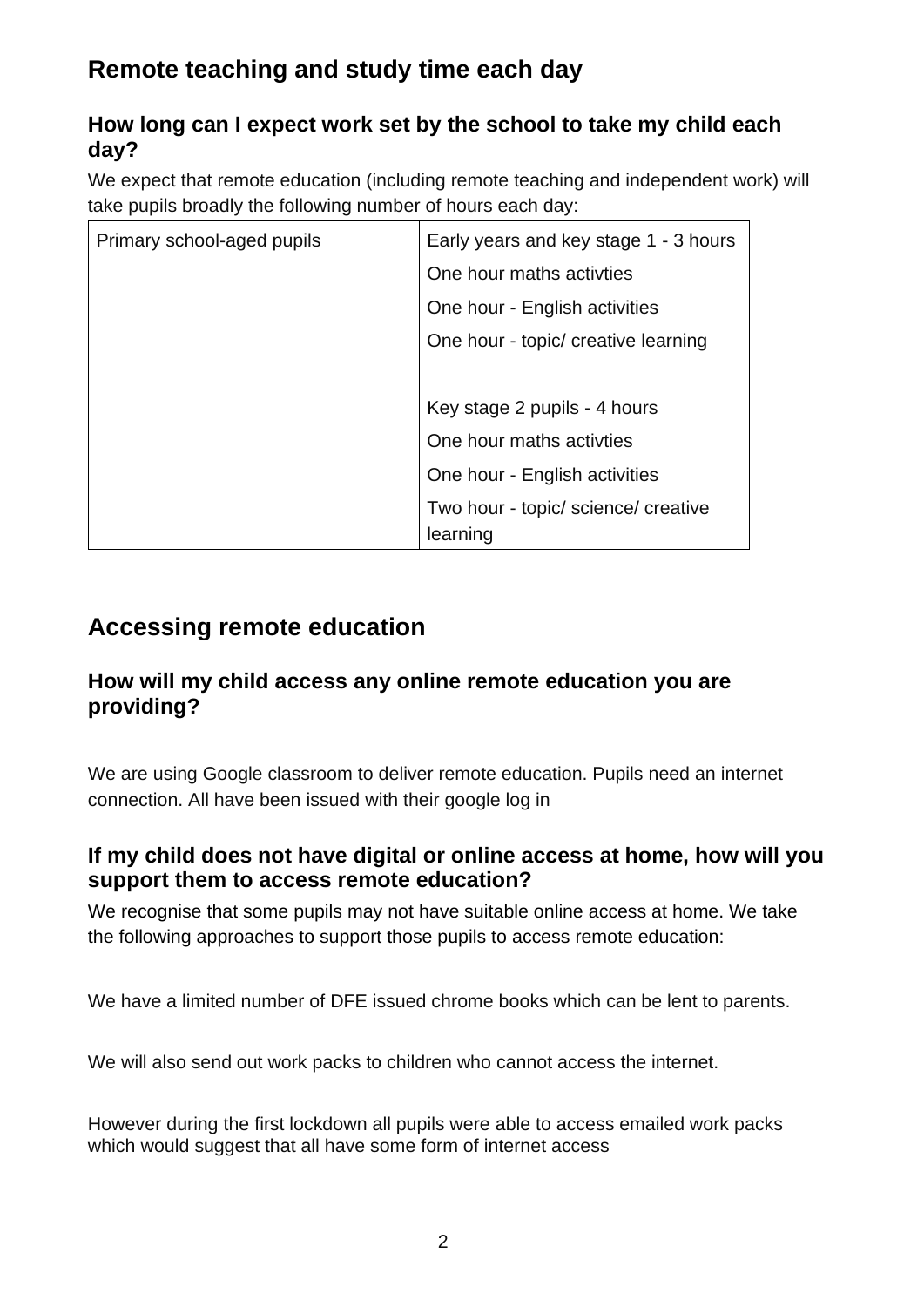#### **How will my child be taught remotely?**

We use a combination of the following approaches to teach pupils remotely:

Google classroom will be the way we deliver remote education. This will be a combination of live teaching and work assigned through google classroom. There is no expectation for teachers to be live teaching for 3-4, but there will be at least one opportunity daily for a live lesson.

### **Engagement and feedback**

#### **What are your expectations for my child's engagement and the support that we as parents and carers should provide at home?**

Pupils in key stage 1 will need some support to access Google classroom and may need some support with their learning. The activities will be set at a level that they can complete them, but they need some help accessing equipment and engaging with the lessons.

Pupils in key stage 2 will need some help ensuring that

#### **How will you check whether my child is engaging with their work and how will I be informed if there are concerns?**

Parents will be contacted weekly if their child is not engaging with google classroom and if there are concerns regarding the work submitted. Parents can contact the head of school if they are having issues with internet access and support will be given.

#### **How will you assess my child's work and progress?**

Feedback can take many forms and may not always mean extensive written comments for individual children. For example, whole-class feedback or quizzes marked automatically via digital platforms are also valid and effective methods, amongst many others. Our approach to feeding back on pupil work is as follows: when pupils submit work this will receive feedback some may be a comment whereas other work will be marked as correct or incorrect, depending on the task. Feedback will be given daily, just as in school.

### **Additional support for pupils with particular needs**

#### **How will you work with me to help my child who needs additional support from adults at home to access remote education?**

We recognise that some pupils, for example some pupils with special educational needs and disabilities (SEND), may not be able to access remote education without support